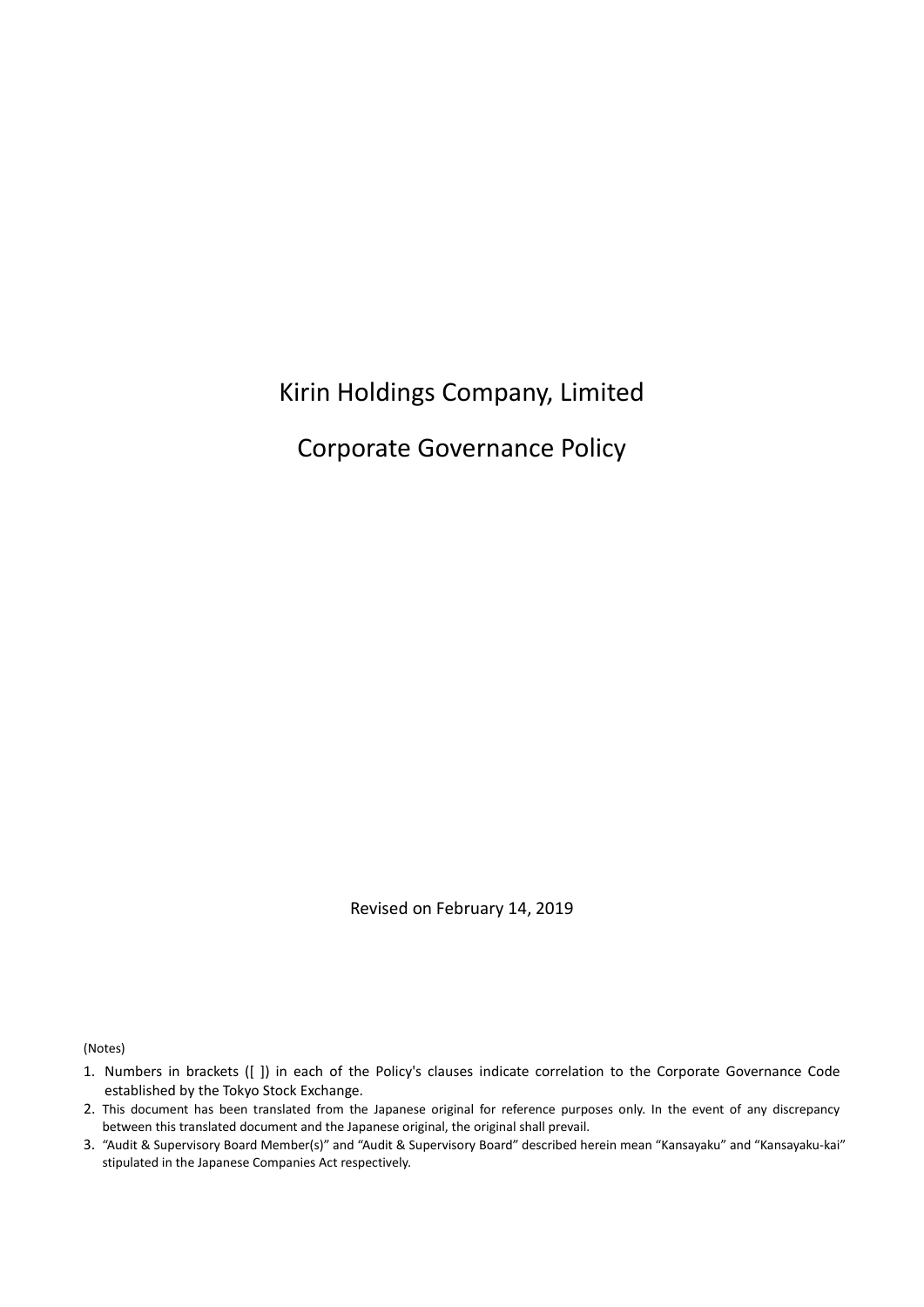### **Section 1 - General Provisions**

#### 1.1. Basic view on corporate governance [2-1, 3-1(i), 3-1(ii)]

- . In line with the corporate philosophy and "One KIRIN" values that are shared across the Kirin Group (henceforth the "Group"), the Group believes that achieving the "2027 Vision" outlined in the Group's Long-Term Management Vision "Kirin Group Vision 2027" (henceforth "KV2027", see Appendix) will lead to the Group's sustainable growth and to greater corporate value over the medium to long term. Accordingly, the Group will develop a corporate governance system that is capable of effectively and efficiently reaching that goal.
- The Group believes that cooperation with all of its stakeholders will be indispensable in order to put the corporate philosophy into practice and turn the "2027 Vision" that is based on this philosophy into a reality, and therefore respects its stakeholders' respective viewpoints.
- The Group will disclose information promptly to its shareholders and investors in a transparent, fair and consistent fashion, will proactively engage in constructive dialogue with its shareholders and investors, and will fulfill its accountability with integrity.

### <Corporate philosophy>

KIRIN brings joy to society by crafting food and healthcare products inspired by the blessings of nature and the insights of our customers.

<2027 Vision>

A global leader in CSV, creating value across Food & Beverages to Pharmaceuticals

<"One Kirin" Values> "Passion. Integrity. Diversity"

#### 1.2. Policy amendment and discontinuation

 This policy will be reviewed periodically on the basis of constructive dialogue with shareholders and investors, and may be amended or discontinued upon resolution by the Board.

### **Section 2 - Corporate governance system**

### 2.1. Corporate governance system  $[4-1, 4-1(1)]$

 Kirin Holdings Company, Limited (henceforth the "Company") adopts a pure holding company structure as a means of controlling its diverse and global business, which is centered on alcoholic beverages, non-alcoholic beverages, pharmaceuticals and bio-chemicals. As a pure holding company, the Company will take on the role of devising and implementing the Group's overall strategies, monitoring individual businesses, and creating synergy through coordination across the Group.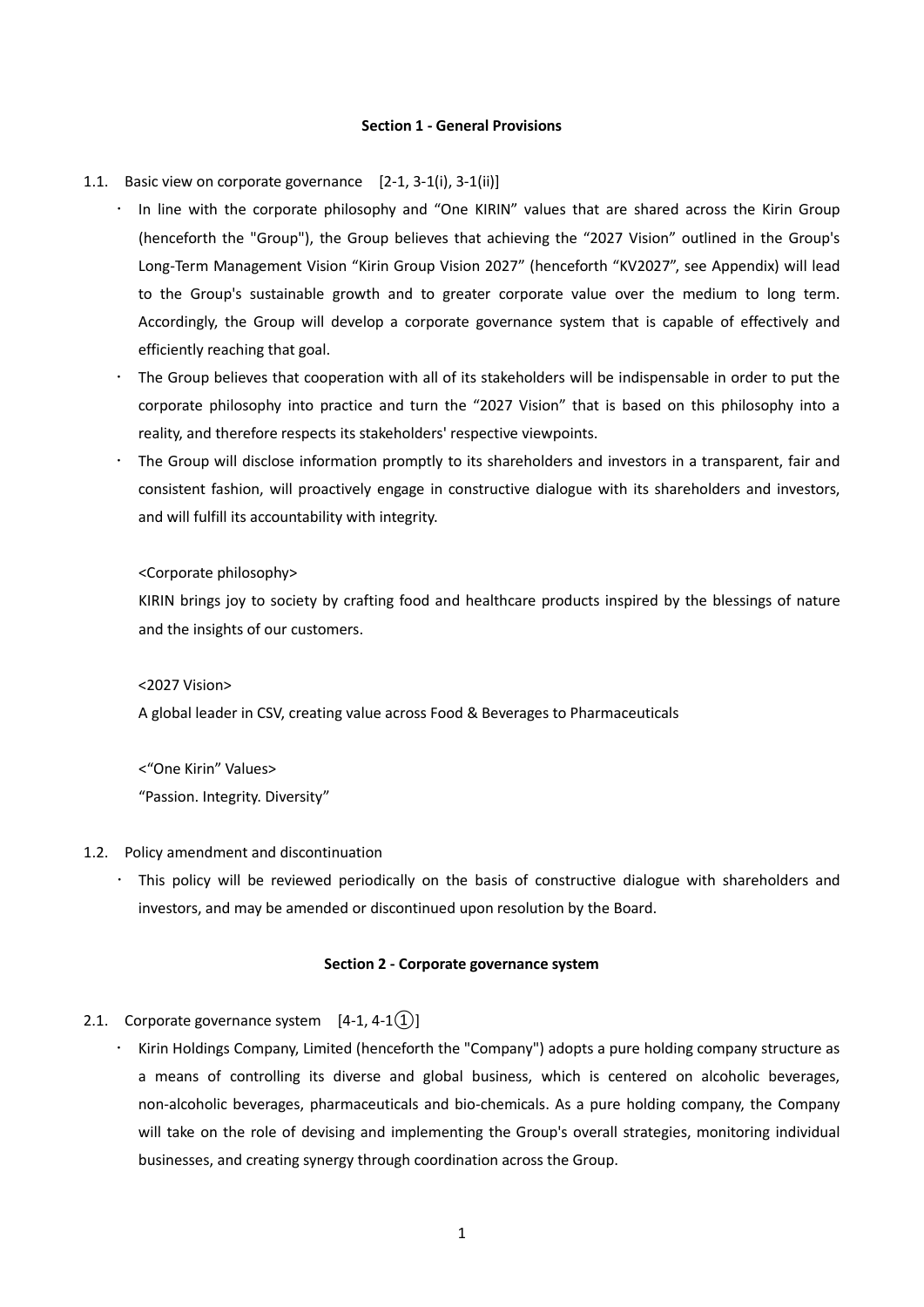- The Group's individual companies will conduct their business autonomously with a sense of speed, while maintaining close ties to the local customers and other stakeholders. The Company will grant appropriate authority to match the strategic stages of individual Group companies, and will improve governance through the Boards of individual Group companies by dispatching directors to said companies. Directors or executive officers of the Company will serve concurrently as directors at the main companies in the Group.
- The Company adopts a Company with Audit and Supervisory Board system, and aims to maintain and improve on a highly transparent governance for its stakeholders. The Board, which includes a number of outside directors, will work closely with the Audit and Supervisory Board, which also includes a number of outside audit and supervisory board members, and make effective use of the statutory and some other auditing function to take final decisions on important matters. At the same time, the Board will endeavor to reinforce the monitoring function on management.
- The Company introduces a executive officer based system in order to implement strategies for each of its businesses and functions in an agile fashion and clarify executive responsibilities. The Board will establish the scope of the responsibility of executive officer based on experience, performance and specialization in their respective field. As a general rule, executive officers will serve concurrently as executive officers of Kirin Company, Limited, which serves to drive the Japan Integrated Beverages Business (the Group's core business), in order to devise and implement strategies in close coordination with Kirin Company, Limited and promote the efficient use of Kirin Company, Limited's specialized functions.

### 2.2. The Board

- 2.2.1. Roles and responsibilities of the Board  $[4-1, 4-1(1), 4-1(2), 4-5]$ 
	- The Board will aim to ensure the Group's sustainable growth and the improvement of corporate value over the medium to long term in order to promote the interests of the company and the common interests of its shareholders in keeping with the Group's fiduciary responsibility and accountability vis-a-vis its shareholders.
	- The Board takes decisions on legal matters and on the execution of the Group's important operations, which include long-term management plans, mid-term management plans and yearly business plans across the Group and at key Group companies. The Board is also responsible for monitoring the directors' execution of their professional duties, and for developing appropriate internal control systems across the Group, etc.
	- In addition to matters stipulated by laws and ordinances and in the Articles of Incorporation, the Board will stipulate matters to be resolved by the Board in the Rules of the Board. Other decisions on the execution of business will be left to the President & CEO and to executive officers*,* and the nature of such decisions will be clearly stipulated in the internal rules, such as Official Rules of Administrative Authority.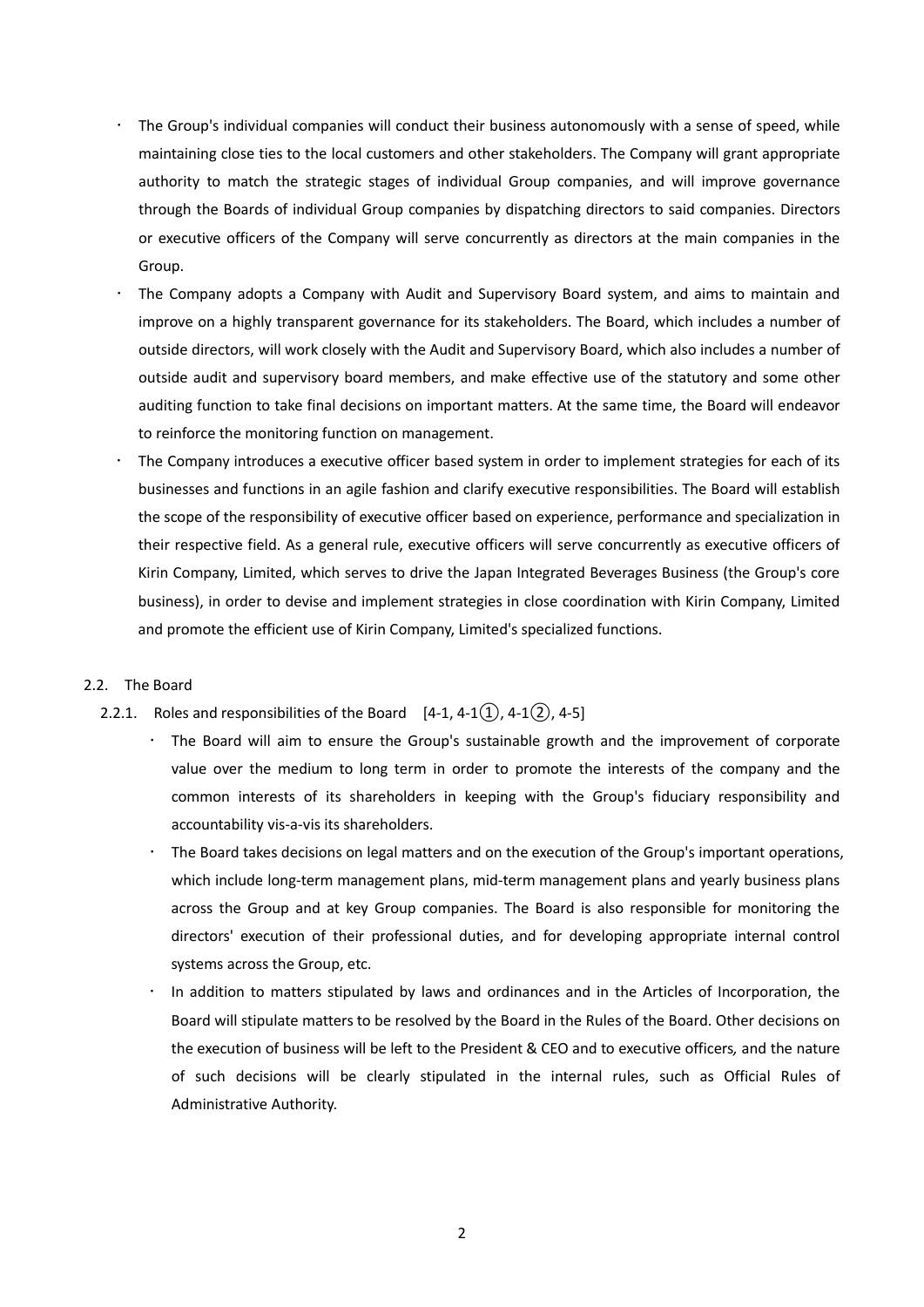- 2.2.2. Composition of the Board  $[4-6, 4-10, 4-10(1), 4-11, 4-11(1)]$ 
	- Taking into account the knowledge, experience, skills and discernment that are necessary for turning the 2027 Vision into a reality, the Board will be composed of the appropriate number of members, ensuring overall balance and diversity. One-third or more of total directors will be appointed as outside directors in order to develop a highly transparent governance system and ensure that management is monitored effectively and objectively.
	- The Board will establish the Nomination and Remuneration Advisory Committee composed of a majority of outside directors as a voluntarily-established body.

### 2.2.3. Evaluation of the Board  $[4-11, 4-11(3)]$

 The Company will review Board composition and management, and evaluate these at Board meetings. In this way, the Company will aim to maintain and improve the Board's effectiveness. The Company will also disclose an overview of the results of evaluation.

### 2.3. Audit and Supervisory Board

- 2.3.1. Roles and responsibilities of the Audit and Supervisory Board  $[4-4, 4-4(1), 4-5]$ 
	- In keeping with its fiduciary responsibility toward shareholders, the Audit and Supervisory Board will ensure the integrity of management with an eye to the Group's sustainable growth and the improvement of corporate value over the medium to long term, and will act to ensure in the common interests of the shareholders.
	- The Audit and Supervisory Board will make use of the ability of full-time audit and supervisory board members to gather information within the Group, and of the independence of outside audit and supervisory board members to develop a system ensuring that the audits carried out by each audit and supervisory board members are effective.
	- In order to intensify the provision of information to outside directors, the Audit and Supervisory Board will exchange opinions with outside directors, and provide them with information obtained in the course of auditing.
- 2.3.2. Relationship with accounting auditors and internal audit department  $[3-2, 3-2(1), 3-2(2), 4-13(3)]$ 
	- The Audit and Supervisory Board will develop a system capable of conducting thorough and appropriate auditing in coordination with accounting auditors and the internal audit department.
	- The Audit and Supervisory Board will verify the independence and specialization of accounting auditors upon establishing evaluation criteria. The Audit and Supervisory Board will hold regular interviews with accounting auditors, and require accounting auditors to explain whether they are observing the necessary quality management criteria for carrying out accounting audits in an appropriate fashion.
	- The Audit and Supervisory Board will establish a response system to deal with cases where an accounting auditor finds an irregularity and requests an appropriate response, or points out an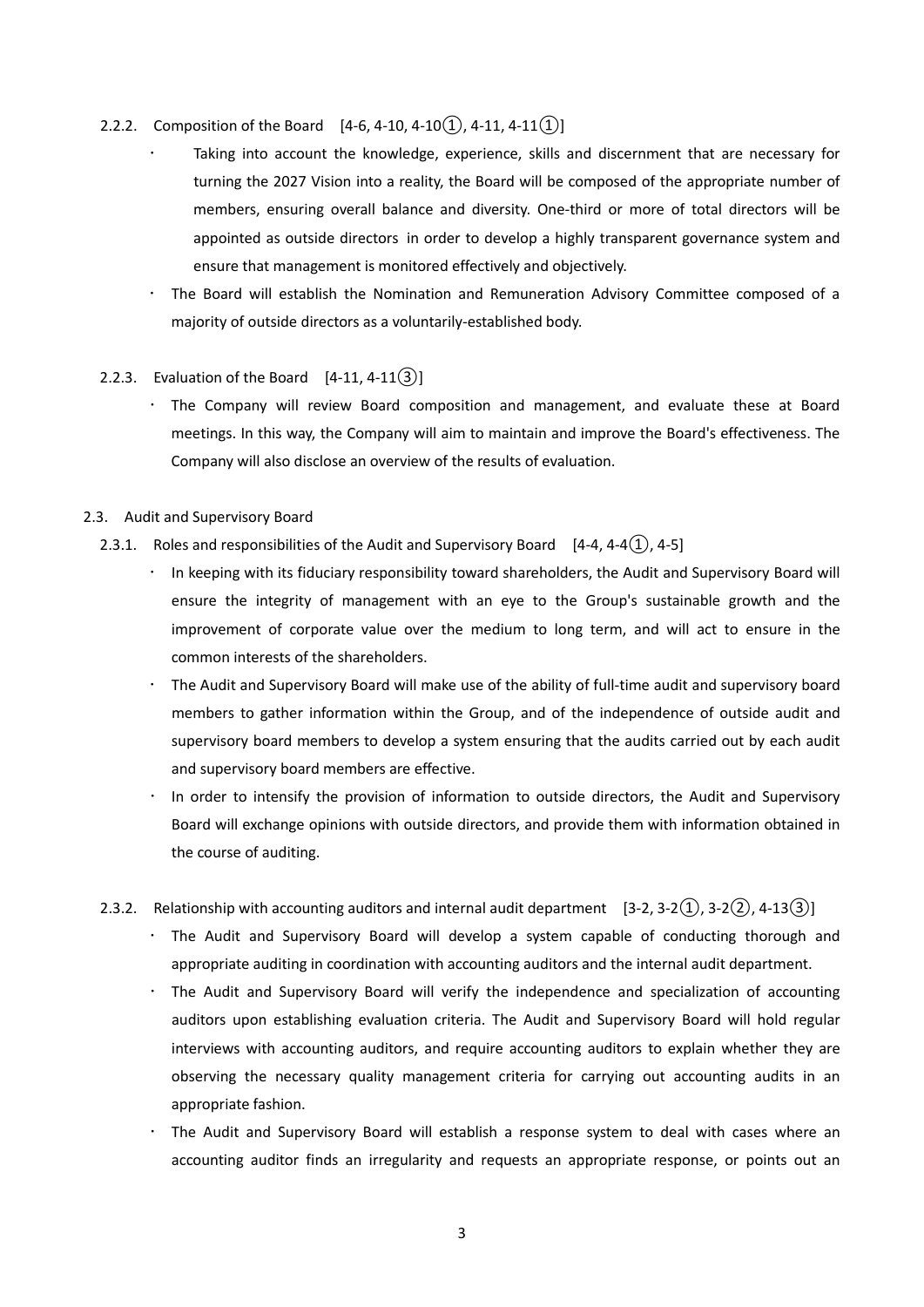inadequacy or issue.

- 2.4. Nomination and Remuneration Advisory Committee  $[4-1(3), 4-10, 4-10(1)]$ 
	- The Nomination and Remuneration Advisory Committee will be set up to deal with the nomination and remuneration of directors, executive officers and audit and supervisory board members.
	- The Nomination and Remuneration Advisory Committee will be composed of five directors (two internal directors and three outside directors), and the Committee Chairman will be appointed out of the outside directors. As an advisory body to the Board, the Nomination and Remuneration Advisory Committee will discuss the following matters from an objective and fair perspective, and report to the Board:
		- 1) Policy for the appointment/dismissal of directors, executive officers and audit and supervisory board members, and proposal of candidates
		- 2) Plans for the succession of the President & CEO
		- 3) System, standards and amounts for the remuneration of directors, executive officers and audit and supervisory board members
		- 4) Proposal of candidates for the positions of chairman, president and director at the Company's key Group companies based on the nature and scale of their business; remuneration systems and standards
- 2.5. Internal control  $[4-3, 4-3(2)]$ 
	- The Board will draw up a basic policy for the internal control system in order to ensure the appropriateness of the Group's operations, develop an appropriate system for ensuring optimal compliance, risk management and financial reporting within the group, and monitor the state of its implementation.

<Basic policy for the internal control system>

[https://www.kirinholdings.co.jp/english/ir/policy/pdf/e\\_policy\\_internalcontrolsystem.pdf](https://www.kirinholdings.co.jp/english/ir/policy/pdf/e_policy_internalcontrolsystem.pdf)

- 2.6. Directors, executive officers and audit and supervisory board members
	- 2.6.1. Policy for the nomination of directors, executive officers and audit and supervisory board members  $[3-1(iv), 4-3, 4-3(1), 4-11, 4-11(1)]$ 
		- $\cdot$  The Group, having expanded its business globally with Japan as its core in the fields of food and health, intends to carry out its decision-making and management monitoring in a more appropriate fashion and at a higher level. To this end, directors, executive officers and audit and supervisory board members will be appointed upon taking into account the balance of their experience, achievements and specialization, etc. in relation to the Group's key businesses and business management. A number of persons having a wealth of management experience, advanced specialized knowledge, and extensive expertise will be appointed as outside directors and outside audit and supervisory board members.
		- One or more persons having experience in financial affairs and accounting departments and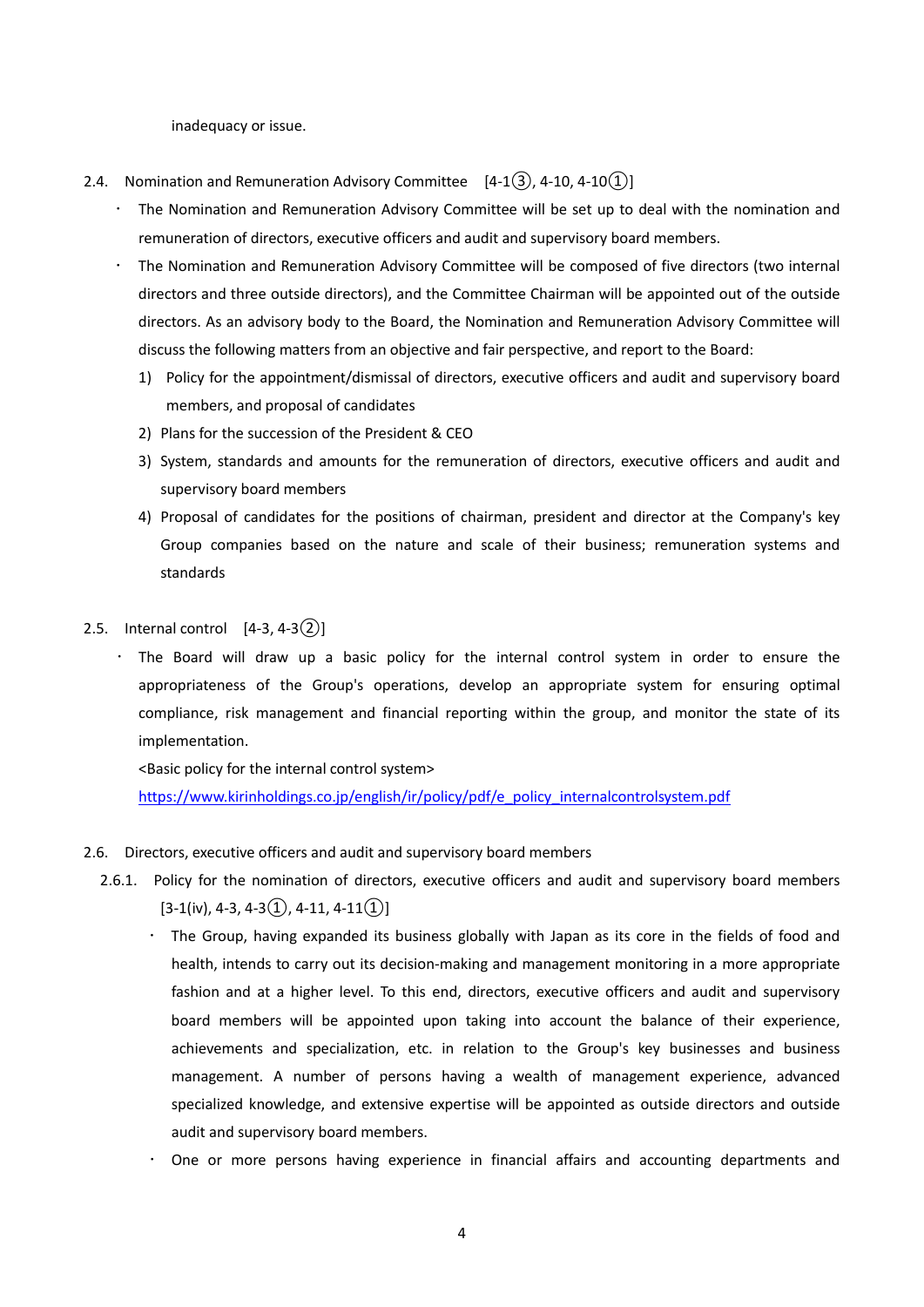possessing the appropriate knowledge will be appointed as audit and supervisory board member.

- The appointment/dismissal of directors and executive officers will be decided by the Board upon deliberation by the Nomination and Remuneration Advisory Committee, taking performance into account; proposals for the nomination/dismissal of directors will be discussed at general meetings of shareholders. The nomination/dismissal of audit and supervisory board member will be discussed by the Nomination and Remuneration Advisory Committee, and will then be decided by the Board and discussed at a general meeting of shareholders (the appointment of audit and supervisory board members will require the consent of the Audit and Supervisory Board).
- Reasons for the nomination/dismissal of candidates for the positions of director and audit and supervisory board member will be indicated on convocation notices for general meetings of shareholders.

### 2.6.2. Independent directors  $[4-6, 4-7, 4-8, 4-8(1), 4-8(2), 4-9]$

- Two or more independent directors that satisfy the Company's independence criteria will be appointed in order to improve the fairness and transparency of corporate governance, ensure the Group's sustainable growth and boost corporate value over the medium to long term.
- Independent directors will proactively offer business advice, supervise the execution of business, supervise the conflict of interests and accurately convey the opinions of stakeholders at Board meetings.
- Meetings will be arranged by full-time audit and supervisory board member and held with the attendance of outside directors including independent directors and outside audit and supervisory board members, in order to promote lively and constructive discussions at Board meetings.
- The Company's secretarial department will take care of communications and coordination between outside directors (including independent directors) and internal directors or executive officers. < Criteria regarding the independence of Outside Officers >

[https://www.kirinholdings.co.jp/english/ir/policy/pdf/e\\_criteria\\_outsideofficer.pdf](https://www.kirinholdings.co.jp/english/ir/policy/pdf/e_criteria_outsideofficer.pdf)

- 2.6.3. Policy for the remuneration of directors and executive officers  $[3-1(iii), 4-2, 4-2(1)]$ <Basic policy for executive remuneration>
	- 1) Remuneration shall emphasize the link to business performance and corporate value in the medium to long term, and shall encourage the sharing of value with shareholders.
	- 2) Remuneration shall be at a level commensurate with the roles and responsibilities of Directors of the Group.
	- 3) Executive remuneration shall be reviewed by the Nomination and Remuneration Advisory Committee in which Outside Directors account for the majority of the Committee members, in order to ensure objectivity and transparency.

<Structure of the remuneration of Directors of the Board and Executive Officers and the mechanism for performance-based remuneration>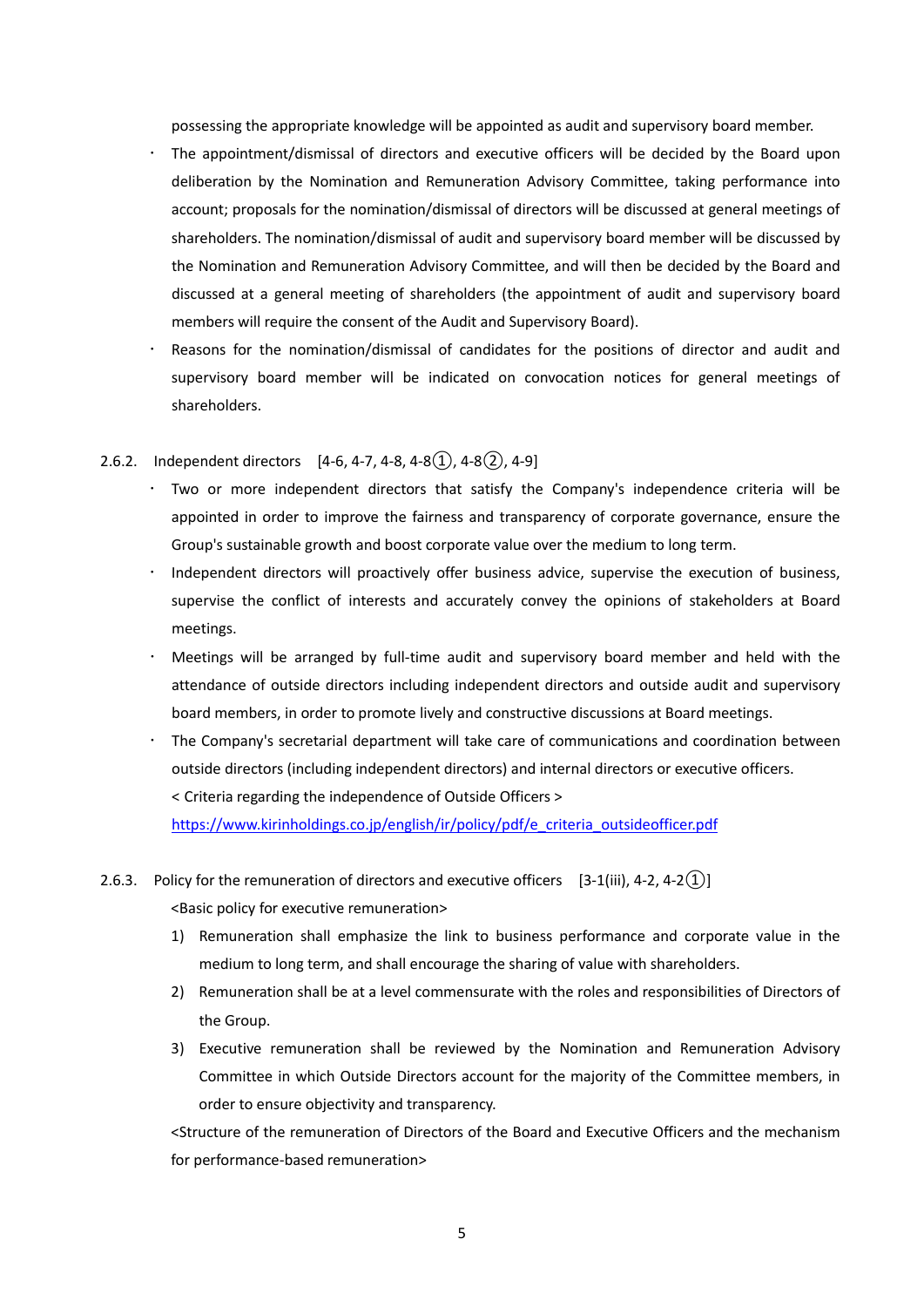- In order to raise awareness of the achievement of short-term performance targets and of increasing corporate value in the medium to long term, the remuneration of Directors of the Board and Executive Officers shall comprise the following three elements: Basic Remuneration (fixed compensation), Yearly Bonus (short-term incentive compensation), and Restricted Stock Compensation (medium- to long-term incentive compensation).
- The Yearly Bonus shall be paid according to the achievement level of the consolidated performance index, etc. designated by the Company.
- The performance evaluation indices for the Restricted Stock Compensation shall be those designated by the Board, including the key performance indices specified in the Medium-Term Business Plan, etc.
- Remuneration for Outside Directors shall consist exclusively of the Basic Remuneration (fixed compensation).

### 2.6.4. Support system  $[4-12, 4-12(1), 4-13, 4-13(1), 4-13(2), 4-13(3)]$

- A Secretariat will be set up within the Corporate Strategy Department, and will be operated as follows in order to promote active and constructive discussion by the Board:
	- 1) The Secretariat will establish schedule for holding Board meetings and a prospective agenda by the end of the preceding fiscal year, in line with the matters deliberated upon each year.
	- 2) The Secretariat will time the distribution of materials for Board meetings so as to allow sufficient prior consideration.
	- 3) The Secretariat will allot appropriate deliberation times on the day of the meeting to allow matters to be thoroughly discussed.
	- 4) The Secretariat will provide directors and audit and supervisory board members, including outside ones, with the information they require, and hold briefing sessions as necessary.
- In order to bolster the audit and supervisory board member's auditing function, full-time staff members independent from the executive function will support the audit and supervisory board members in the performance of their duties.
- Upon request, the internal audit department and other executive bodies will provide directors and audit and supervisory board members with the information they require for the performance of their duties. Also, the Company will bear any expenses incurred should directors and audit and supervisory board members require the advice of external specialists.

### 2.6.5. Training policy  $[4-14, 4-14(\hat{1}), 4-14(\hat{2})]$

- The Company will hold training and provide information to its directors and audit and supervisory board members as necessary for the performance of their roles and responsibilities.
- Upon assuming office, directors and audit and supervisory board members will receive lectures and training from specialists and related internal departments in relation to the Japanese Companies Act, corporate governance and corporate finance, etc. Subsequently, training and workshops will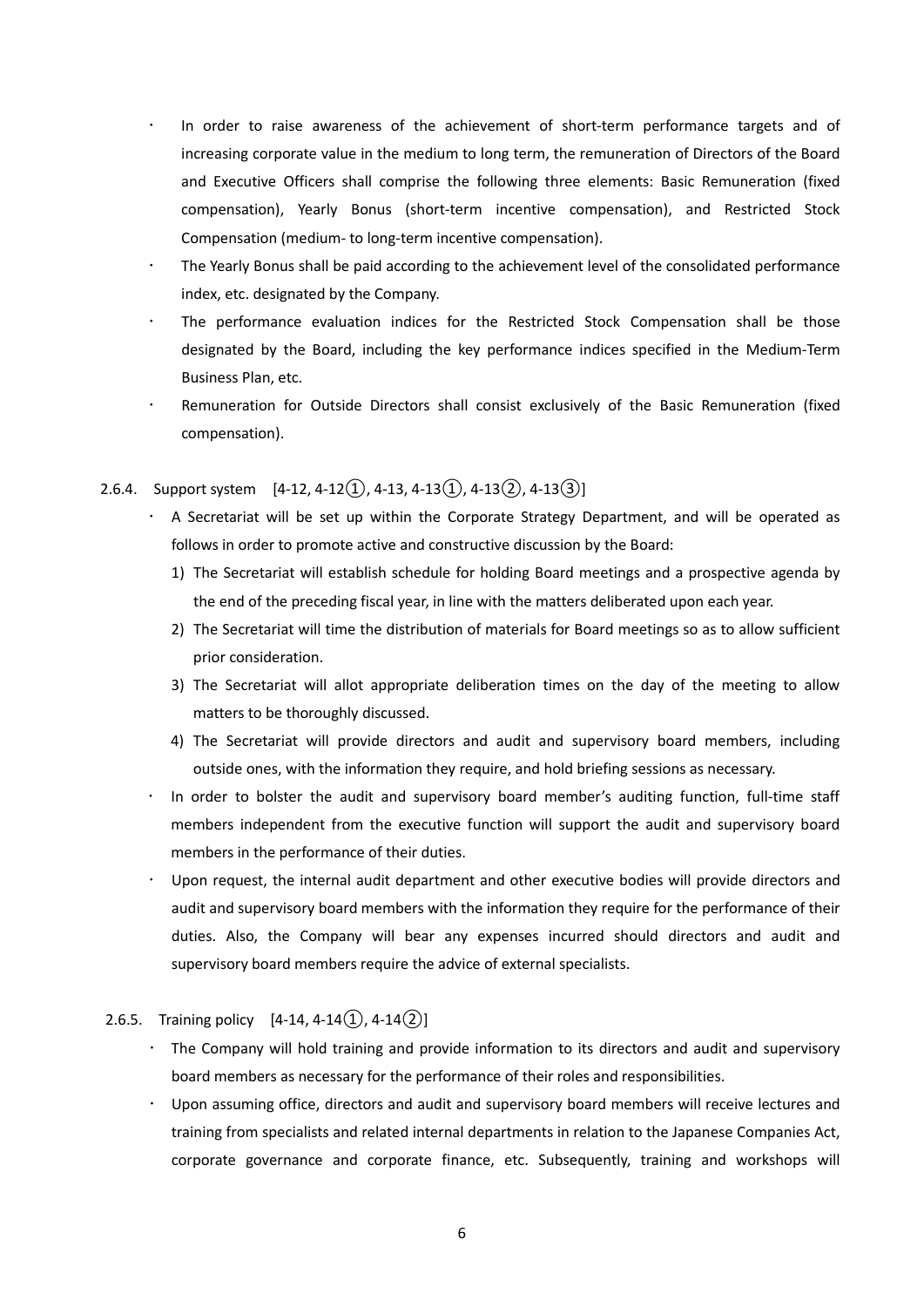continue to be held as necessary in relation to the amendment of relevant laws and regulations, and business issues.

- Upon assuming office, outside directors and outside audit and supervisory board members will receive explanations of the Group's corporate philosophy, "One Kirin" Values and the Group's businesses, and will take part in observation at key sites.
- 2.7. Accounting auditors  $[3-2, 3-2(2)]$ 
	- Board members will keep in mind the key role of accounting auditors in ensuring the reliability of the Group's financial reporting, and will work in an appropriate fashion for the conduction of thorough and appropriate audits with the aid of the independence and expertise of accounting auditors, while ensuring the cooperation of directors, the Board, audit and supervisory board members, the Audit and Supervisory Board and the internal audit department.
	- $\cdot$  Executive officer in charge of financial affairs will be responsible for addressing any inadequacy in financial reporting pointed out by accounting auditors.

### **Section 3 - Appropriate cooperation with stakeholders**

- 3.1. The Group's stakeholders and basic approach to CSV [2-1]
	- . The Group's Long-Term Vision "KV2027" outlines the "Kirin Group's unique CSV<sup>\*</sup>", to create economic value that meets customers' expectations as well as to create social value through engagement with social issues.
	- The Group assumes six stakeholder groups: consumers, shareholders and investors, employees, communities, business partners and the environment. Keeping in mind that the cooperation of these stakeholders will be essential, we will create new value together with all of our stakeholders in the process of turning the 2027 Vision into a reality.

- 3.2. Ensuring shareholder rights and equality  $[1-1, 1-1(2), 1-1(3)]$ 
	- The Company fully understands the importance of shareholder rights. Accordingly, it will ensure the practical effectiveness of voting rights at general meetings and other rights of shareholders, including minor ones, and will develop the necessary conditions for shareholders to exercise such rights. The Company will respect the intentions of minor shareholders should they wish to exercise any special rights vis-a-vis the Company and the Company's officers.
	- In cases where the Board newly proposes to a general meeting of shareholders that part of the resolution items of a general meeting of shareholders to be left to the Board's discretion, the Board will ensure the Company's corporate governance system is sufficiently capable of fulfilling the relevant role/responsibility.
	- 3.2.1. General meeting of shareholders  $[1-1(1), 1-2, 1-2(1), 1-2(2), 1-2(3), 1-2(4), 1-2(5)]$

<sup>\*</sup> CSV: acronym of Creating Shared Value; Realizing gains in corporate value by addressing social issues to create both social value and economic value.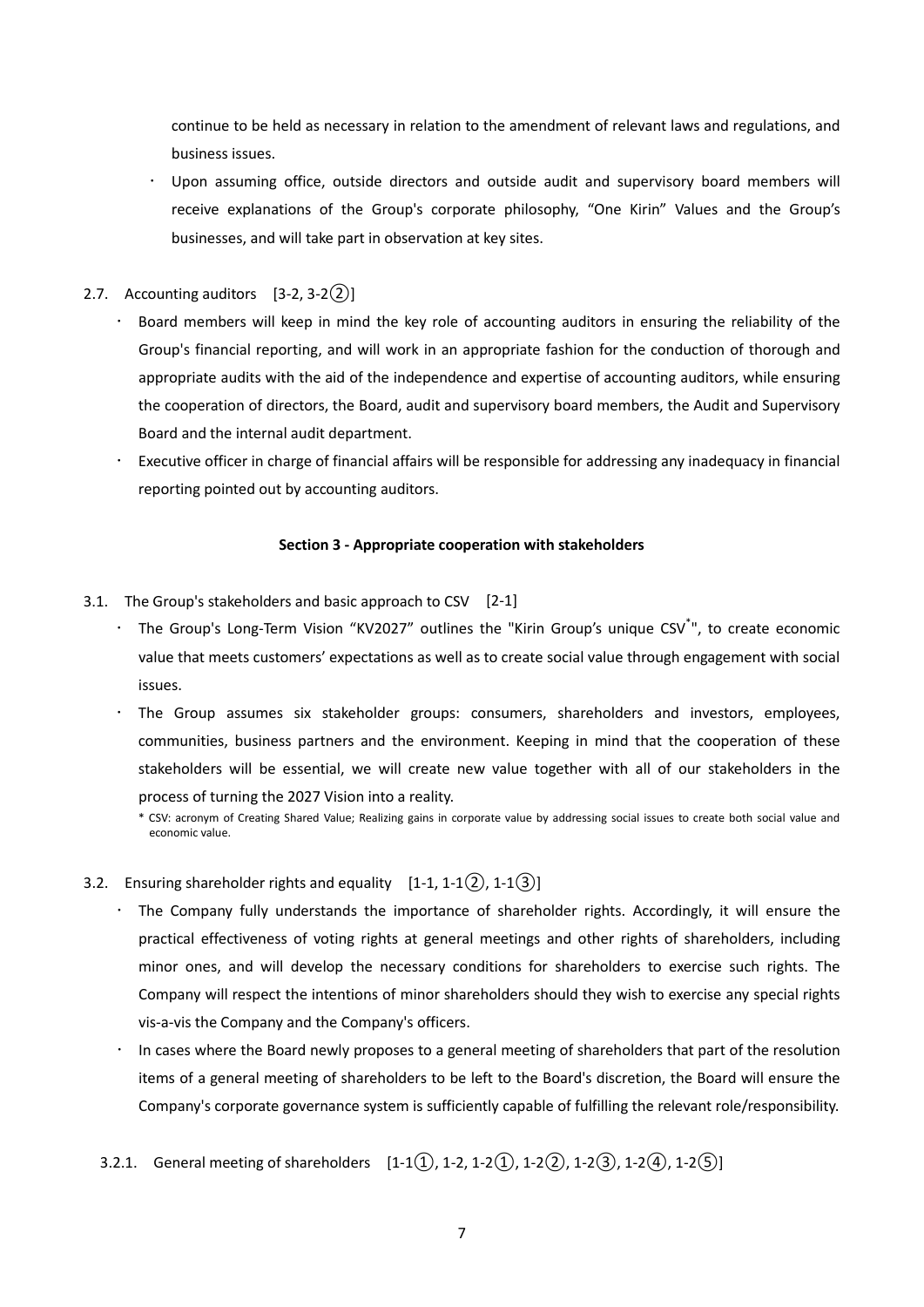- Management understands that the general meeting of shareholders is the Company's top decision-making body, and will ensure the substantial equality of shareholders at general meetings, as well as adequate opportunities for the exercise of rights.
- Information deemed helpful in ensuring appropriate decision-making by shareholders at general meetings will be disclosed by means of convocation notices, timely disclosure at the Tokyo Stock Exchange, etc.
- Convocation notices will be mailed approximately three weeks in advance of the date of the general meeting of shareholders so as to ensure that the shareholders have sufficient time available to consider agenda items, and will be disclosed on the websites of the Company and the Tokyo Stock Exchange approximately one week in advance of the date of mailing.
- The mailing dates of convocation notices, the dates of general meeting of shareholders and related schedules will be set up appropriately while taking the period of exercise of shareholder voting rights into full account, and ensuring that [shareholders] are being provided with accurate information.
- In order to enable the electronic exercise of voting rights by institutional investors and overseas investors, the Company will participate in a platform for the electronic exercise of voting rights. Additionally, all convocation notices will be translated into English in order to facilitate the exercise of voting rights by overseas investors.
- The exercise of voting rights by proxy will be limited to cases in which said proxy is a shareholder according to the provisions of the Articles of Incorporation. In cases, however, where the identity of institutional investors, etc. (henceforth "Practical Shareholders") holding shares under the name of a trust bank, etc. can be verified through a shareholder or standing proxy listed on the shareholder registry, attendance of Practical Shareholders at general meeting of shareholders will be considered upon consulting with the administrator of the shareholder registry.
- With regard to company proposals that are approved at the general meeting of shareholders but that are nonetheless met with a considerable number of opposed votes, the Board will analyze the reasons for opposition and the causes of the considerable number of opposed votes, and consider the need for dialogue with shareholders and other measures.

### 3.2.2. Basic capital policy [1-3, 1-6]

- The Kirin Group will aim to optimize the balance sheet and improve the ability to generate sustainable cash flows in order to increase corporate value.
- Assets will be allotted stably and continuously to intangible assets which can support future cash flow growth (brands, R&D, ICT personnel, etc.) and the creation of new businesses while prioritizing investments (capital investments and business investments) that will further grow and strengthen the existing businesses with high earnings capability. When making an investment, discipline will be used from the perspective of maintaining and improving the capital efficiency of the overall group.
- The Company believes that the appropriate redistribution of profits to shareholders is one of the important tasks of management. While continuing to issue dividends based on a "consolidated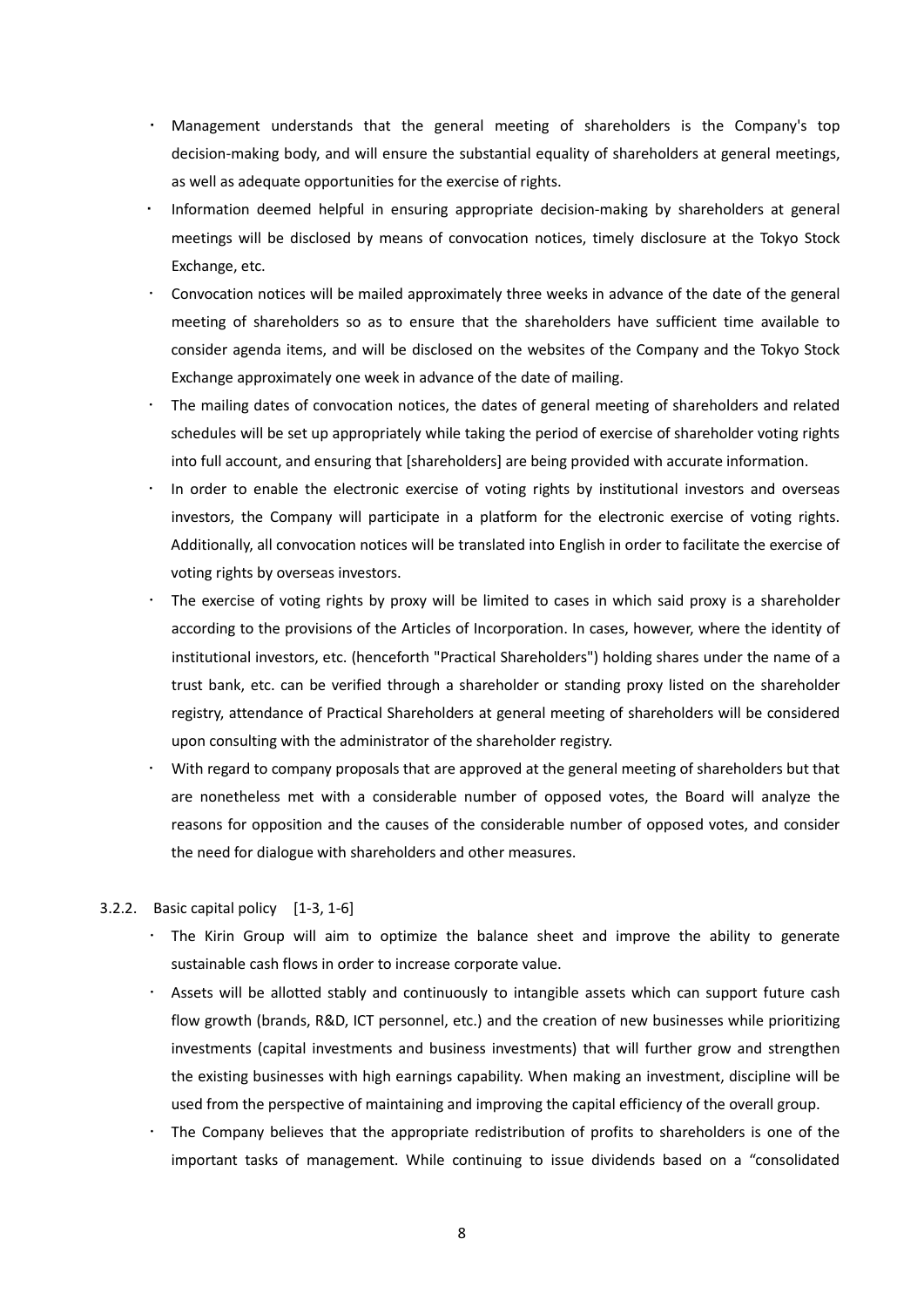dividend payout ratio of 40% or more vs. normalized earnings per share (EPS)", from a comprehensive perspective including the optimum capital structure, market environment and surplus capital after making investments, consider share buybacks as a flexible additional return to shareholders.

- Concerning capital procurement, in preparation for sudden changes in the economic environment, etc., prioritize debt-based financing while maintaining a high rating that is not affected by the financial situation. Concerning capital procurement that could lead to control fluctuations or large-scale dilution, sufficiently consider the achievement of the targets set under the Medium-Term Business Plan and Long-Term Management Vision "KV2027", as well as the impact on stakeholders, and after verification and validation by the Board meeting, provide an explanation to shareholders.
- Through the above, aim to achieve a "return on invested capital (ROIC) of 10% or higher" and "normalized EPS growth rate of 5% or higher" during the 2019-2021 Medium-Term Business Plan term.
- 3.2.3. Policy on cross-shareholdings [1-4]
	- The Company will comprehensively take into account whether there is a business management necessity and other factors and will not engage in cross-shareholding when such is deemed not to help ensure sustainable growth and boost the corporate value over the medium to long term.
	- The Board will verify the reasonableness of the individual cross-shareholdings on a yearly basis. Concerning the shares for which the meaning of possessing has diminished, while discussing and negotiating with the cross-shareholding partner, etc., the Company will move to reduce such holdings.
	- Voting rights on cross-shareholdings will be exercised upon deciding for or against each agenda item, taking into account whether a particular cross-shareholding will help boost the corporate value of the company concerned, and whether it will help ensure sustainable growth and boost the Group's corporate value over the medium to long term.
- 3.2.4. Policy on anti-takeover measures  $[1-5, 1-5(1)]$ 
	- The Company does not employ any anti-takeover measures; in cases where the Company's shares are purchased in a takeover bid, the Board will ask the bidder for an explanation of measures for boosting the Group's corporate value, and will promptly disclose its view on the bid.
- 3.2.5. Policy on transactions between related parties [1-7]
	- The Board will make resolutions on conflict-of-interest transactions between the Company and its Directors and on competing transactions in accordance with the provisions of the Japanese Companies Act and the Board Rules, etc.
- 3.3. Appropriate cooperation with stakeholders other than shareholders [2-1]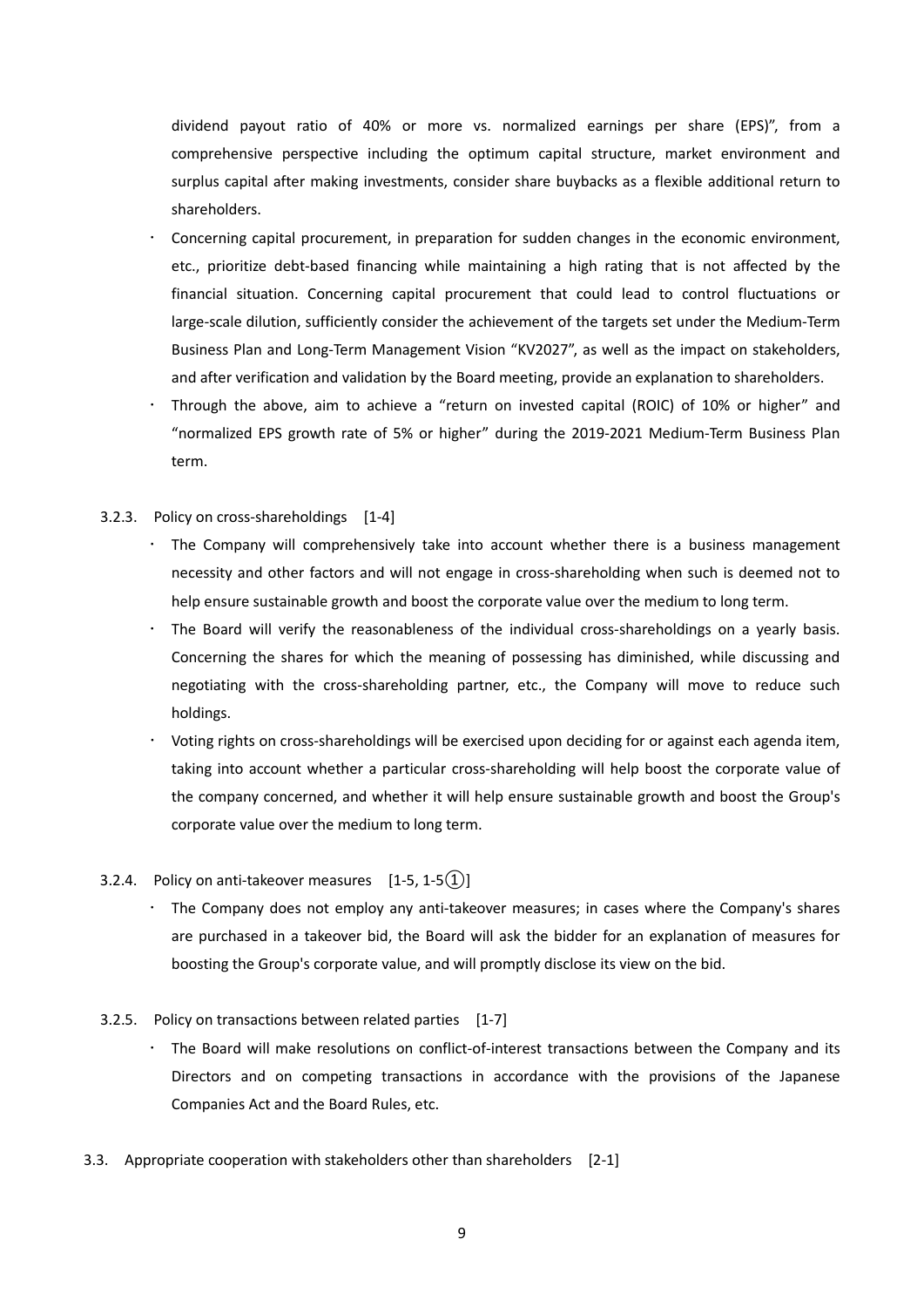- In line with "the Kirin Group's unique CSV" outlined in the Group's Long-Term Vision "KV2027", the Company will further strengthen its ties with stakeholders through businesses (products and services). By co-creating new value, the Company will aim to bring customers happiness and fulfillment, and contribute to the development of society.
	- Customers: use the technological expertise in manufacturing to pursue high quality and meet customers' expectations; bring health, pleasure and comfort to people's lives everywhere through the joy of food and well-being.
	- Employees: foster an organizational culture where a diversity of people can enjoy working, feel that they are experiencing human growth through their jobs, and tackle the challenge of innovation.
	- Communities treasure the local communities that support our business activities, and contribute to their healthy and sustainable growth.
	- Business partners: through fair transactions, build relationship of mutual trust with all business partners toward the creation of a sustainable society, and offer better products and services to customers.
	- The environment: ensure that resources circulate in such a way as to reduce the environmental load generated by our value chain, ensuring that the earth can replenish its resources.
- 3.3.1. Employee code of conduct and whistleblowing  $[2-2, 2-2(1), 2-5, 2-5(1)]$ 
	- The Group will continuously embed the message of "Passion. Integrity. Diversity" as "One KIRIN" Values, to all the employees.
	- Based on the Group's corporate philosophy, the 2027 Vision and "One KIRIN" Values, the Group will continuously communicate and provide training to all employees on the Kirin Group Compliance Guideline or any other equivalent guidelines developed by each individual company which stipulate the required conduct to fulfill ethical requirements and enhance compliance with laws and regulations. The Board will continually supervise penetration of the message.
	- In addition to the whistleblowing systems established by each individual company, the Group will organize a direct hotline to Kirin Holdings executive officer who is in charge of compliance affair, to ensure corporate integrity. The Board will regularly supervise the operation of the Group's whistleblowing systems. A direct hotline to Kirin Holdings audit and supervisory board members will be also established as a communication channel independent from directors.
- 3.3.2. Approach to diversity [2-4]
	- As a globally active corporation, the Company understands that diversity in terms of its employees' nationality, race, gender, value, mentality and skills leads to innovation, and will hire and train a diverse workforce.
	- In Japan, the Company will promote the Kirin Women's Network an internal organization that proactively supports participation and network development by women in the workforce - as well as other initiatives in support of working women, and will create the conditions and opportunities for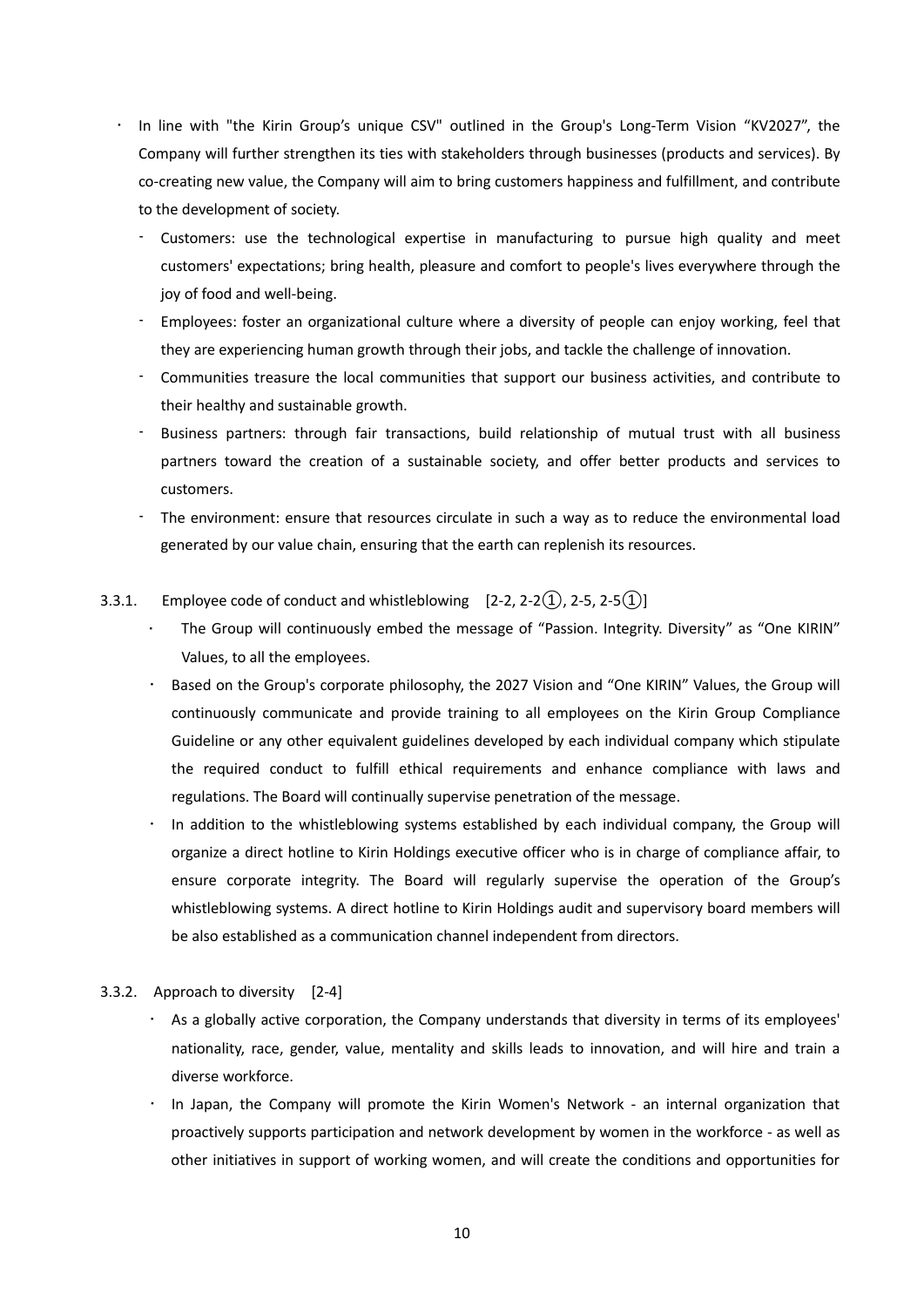women to play a greater role.

- 3.3.3. Approach to society and the environment  $[2-3, 2-3(1)]$ 
	- In line with the Group's corporate philosophy, we will ensure that we operate our business in such a way as to ensure that it is environmentally sustainable and that it continues to bring value to society at large.
	- By working to bring new energy to businesses in local communities, the Group aims to grow sustainably together with society.
- 3.3.4 Role as asset owner of corporate pensions [2-6]
	- $\cdot$  At the Company, corporate pension reserves will be managed through a corporate pension fund.
	- The Company will develop an appropriate management system by appointing/assigning persons suitably qualified to manage pensions in relation to the corporate pension fund, and by having external advisors provide complementary specialized skills and expertise.
	- Furthermore, the Asset Management Committee will monitor the management of the corporate pension fund; provide continuous, comprehensive evaluation encompassing not only management performance and other quantitative aspects, but also investment policies, management processes, risk management and other qualitative aspects; and revise asset allocation and management contractors, as necessary.

#### **Section 4 - Proper disclosure of information and constructive dialogue with shareholders and investors**

- 4.1. Basic approach to the disclosure of information  $[3-1(2), 5-1(2)]$ 
	- The Group understands that the proper disclosure of information is the basis for constructive dialogue with shareholders and investors, and will disclose information in accordance with the Disclosure Policy. < Corporate Disclosure Policy >

https://www.kirinholdings.co.jp/english/ir/policy/disclosure.html

- 4.2. Basic policy concerning dialogue with shareholders and investors  $[5-1, 5-1(1), 5-1(2), 5-1(3), 5-2]$ 
	- Based on the understanding that constructive dialogue with shareholders and investors will lead to a further improvement in corporate governance and, in turn, to greater corporate value over the medium to long term, the Group will periodically assess its shareholder composition, proactively respond to requests for dialogue, and take the initiative in creating opportunities for constructive dialogue.
	- Requests for dialogues from shareholders and investors will be dealt with mainly by the IR Department under the supervision of executive officer in charge of IR. Also, the Group will take the initiative in creating opportunities for such dialogue in cases where a dialogue with the executive officer in charge of IR, the President & CEO, or another director or executive officer is deemed appropriate.
	- Depending on the agendas of dialogue, the Financial Affairs Department, the Corporate Strategy Department, the Legal Department and other related departments will provide their cooperation.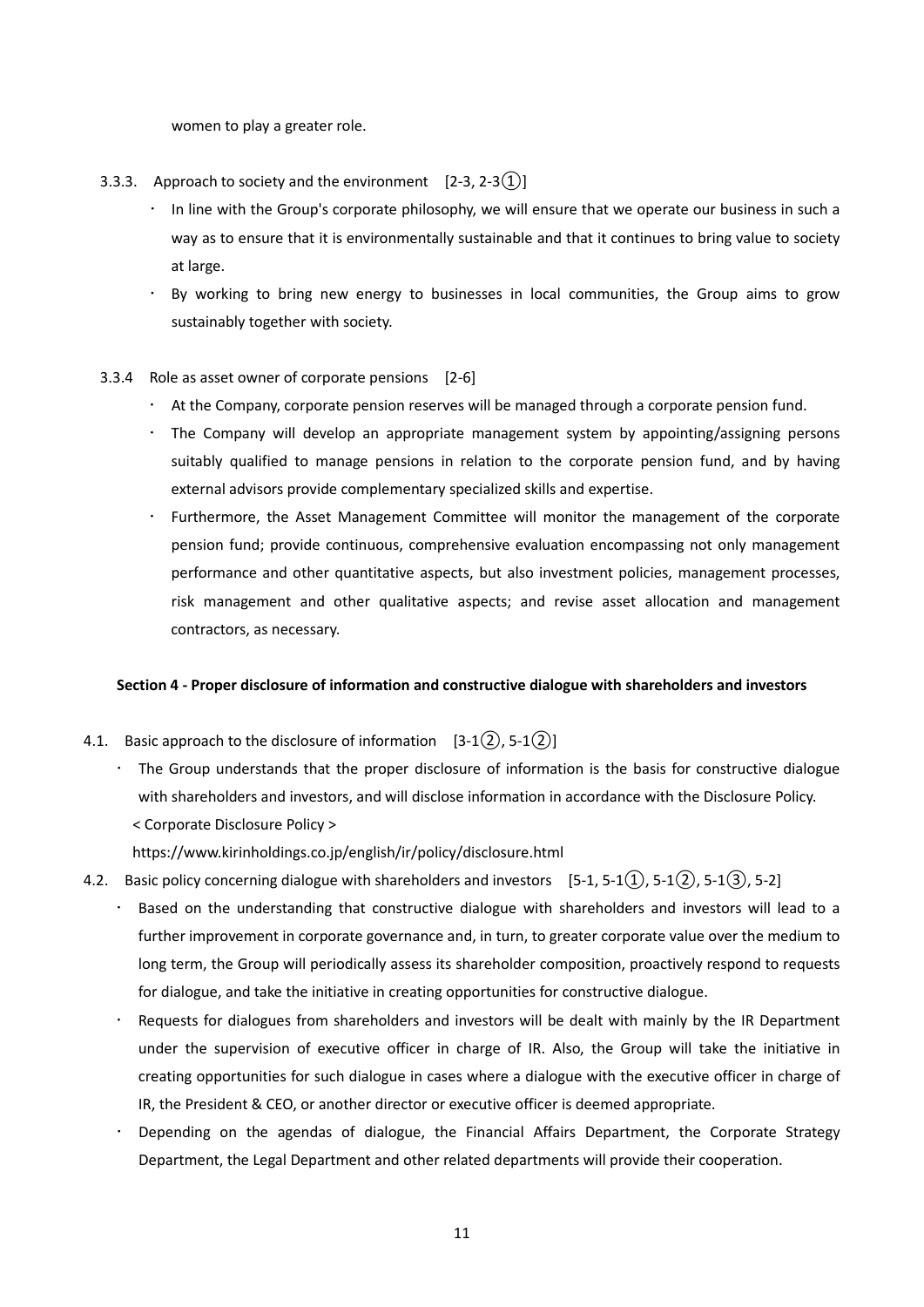- The Company will hold meetings on its long-term vision, business plans, business strategies, financial results, individual businesses, etc.; will plan and conduct visits to its shareholders and investors; and will endeavor to promote understanding and dialogue concerning the Group.
- In the course of dialogue, explanations will be provided with integrity, listening to the opinions of shareholders and investors, and endeavoring to engage in two-way communication. The IR Department will provide reports on shareholder and investor opinions periodically or on an as-needed basis to the President & CEO, the executive officer in charge of IR, and other directors and executive officers.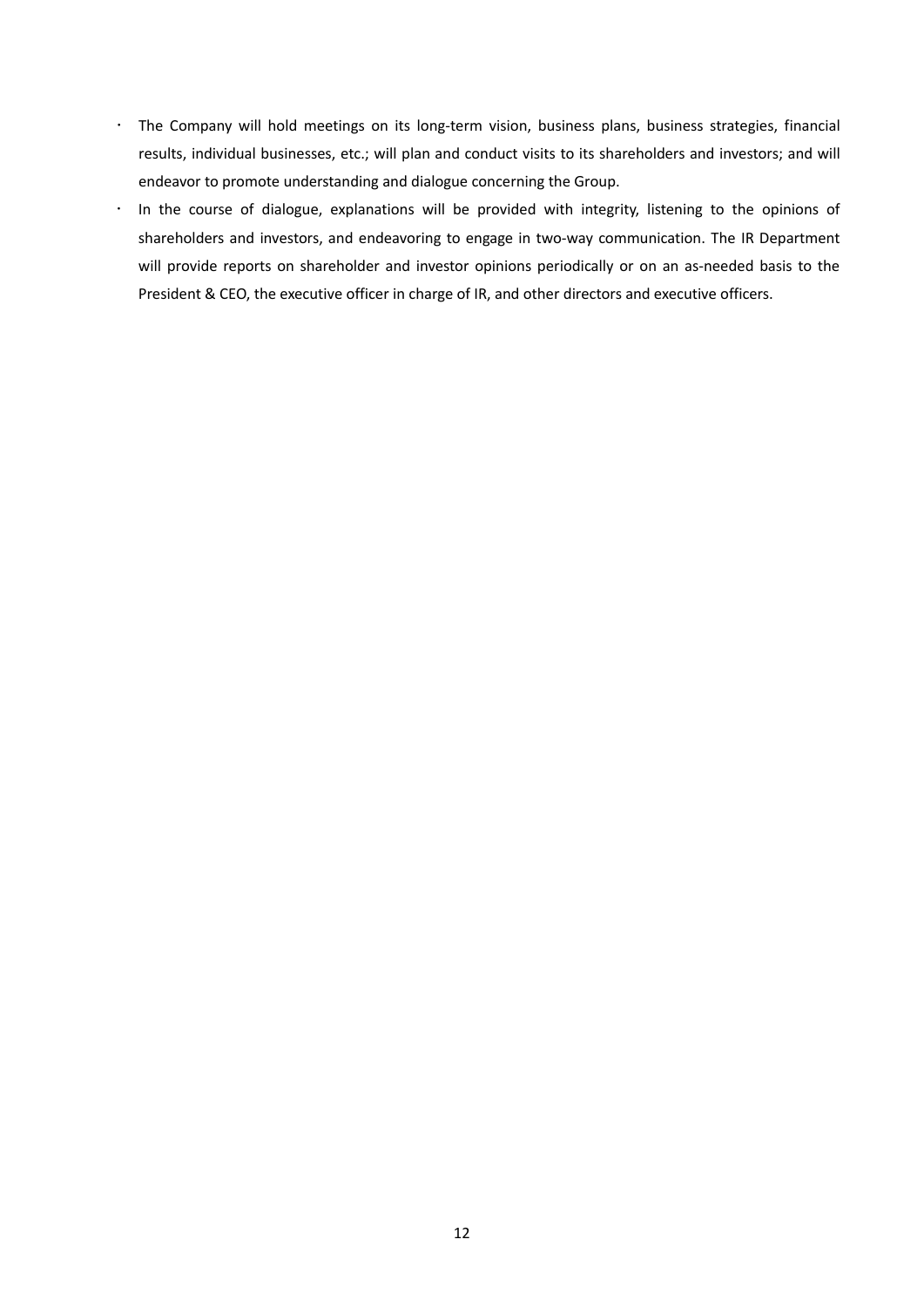#### <Appendix>

### **Overall structure of "KV2027"**

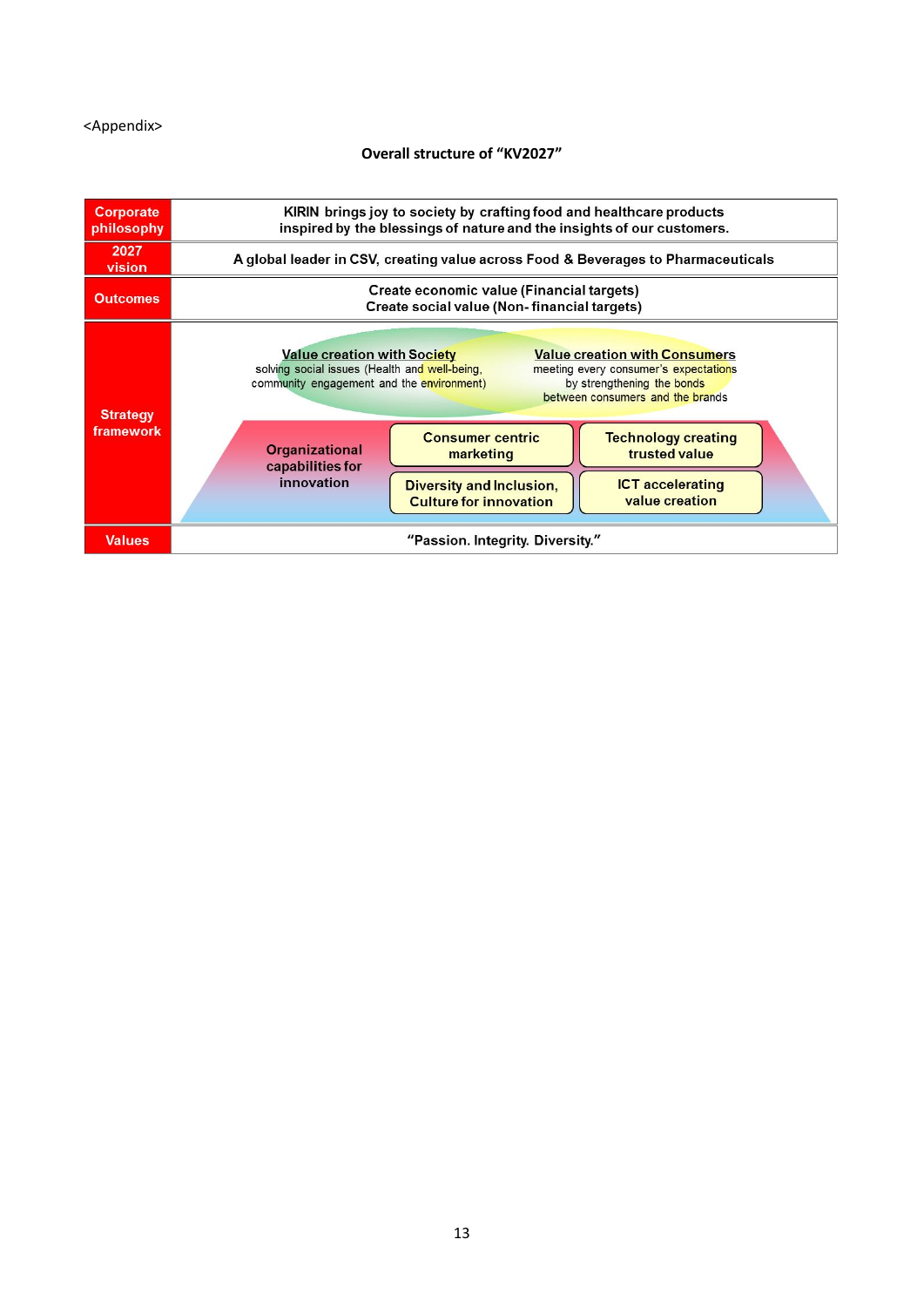| Securing the Rights and Equal Treatment of Shareholders<br>Section 1 - |                                                                          |            |                                        |           |          |  |
|------------------------------------------------------------------------|--------------------------------------------------------------------------|------------|----------------------------------------|-----------|----------|--|
| Corporate Governance Code                                              |                                                                          |            | Parts mentioning the Principles in the |           | Progress |  |
|                                                                        | Principles                                                               |            | Company's Corporate Governance Policy  | C         | Е        |  |
|                                                                        |                                                                          | principles |                                        |           |          |  |
|                                                                        | General principle 1                                                      |            | As follows                             | $\bullet$ |          |  |
|                                                                        |                                                                          |            | Policy 3.2.                            | $\bullet$ |          |  |
| $1 - 1$                                                                | Securing the Rights of Shareholders                                      | $1-1(1)$   | Policy 3.2.1.                          | $\bullet$ |          |  |
|                                                                        |                                                                          | $1-1(2)$   | Policy 3.2.                            | $\bullet$ |          |  |
|                                                                        |                                                                          | $1-1(3)$   | Policy 3.2.                            | $\bullet$ |          |  |
|                                                                        |                                                                          |            | Policy 3.2.1.                          | $\bullet$ |          |  |
|                                                                        | Exercise of Shareholder Rights at General<br><b>Shareholder Meetings</b> | $1-2(1)$   | Policy 3.2.1.                          | $\bullet$ |          |  |
|                                                                        |                                                                          | $1-2(2)$   | Policy 3.2.1.                          | $\bullet$ |          |  |
| $1 - 2$                                                                |                                                                          | $1-2(3)$   | Policy 3.2.1.                          | $\bullet$ |          |  |
|                                                                        |                                                                          | $1-2(4)$   | Policy 3.2.1.                          | $\bullet$ |          |  |
|                                                                        |                                                                          | $1-2(5)$   | Policy 3.2.1.                          | $\bullet$ |          |  |
| $1 - 3$                                                                | <b>Basic Strategy for Capital Policy</b>                                 |            | Policy 3.2.2.                          | $\bullet$ |          |  |
|                                                                        | Cross-Shareholdings                                                      |            | Policy 3.2.3.                          | $\bullet$ |          |  |
| $1 - 4$                                                                |                                                                          | $1-41$     | Policy 3.2.3.                          | $\bullet$ |          |  |
|                                                                        |                                                                          | $1 - 42$   | Policy 3.2.3.                          | $\bullet$ |          |  |
|                                                                        | <b>Anti-Takeover Measures</b>                                            |            | Policy 3.2.4.                          | $\bullet$ |          |  |
| $1 - 5$                                                                |                                                                          | $1-5()$    | Policy 3.2.4.                          | $\bullet$ |          |  |
| $1-6$                                                                  | Capital<br>Policy<br>that<br>Harm<br>May<br>Shareholder Interests        |            | Policy 3.2.2.                          | ٠         |          |  |
| $1 - 7$                                                                | <b>Related Party Transactions</b>                                        |            | Policy 3.2.5.                          |           |          |  |

## **Table on Compliance with the Corporate Governance Code (for reference)** \* C: Comply E: Explain

| Section 2 - Appropriate Cooperation with Stakeholders Other Than Shareholders |                                             |               |                                           |           |          |  |  |
|-------------------------------------------------------------------------------|---------------------------------------------|---------------|-------------------------------------------|-----------|----------|--|--|
| Corporate Governance Code                                                     |                                             |               | Parts mentioning the Principles in        |           | Progress |  |  |
| Principles                                                                    |                                             | Supplementary | the Company's Corporate Governance Policy | C         | E        |  |  |
|                                                                               |                                             | principles    |                                           |           |          |  |  |
|                                                                               | General principle 2                         |               | As follows                                | $\bullet$ |          |  |  |
|                                                                               | Business Principles as the Foundation of    |               |                                           |           |          |  |  |
| $2 - 1$                                                                       | Corporate Value Creation                    |               | Policies 1.1., 3.1., 3.3.                 |           |          |  |  |
|                                                                               | Over the Mid- to Long-Term                  |               |                                           |           |          |  |  |
|                                                                               |                                             |               | Policy 3.3.1.                             | $\bullet$ |          |  |  |
| $2 - 2$                                                                       | Code of Conduct                             | $2-2(1)$      | Policy 3.3.1.                             |           |          |  |  |
|                                                                               | Sustainability Issues, Including Social and |               | Policy 3.3.3.                             |           |          |  |  |
| $2 - 3$                                                                       | <b>Environmental Matters</b>                | $2-3(1)$      | Policy 3.3.3.                             |           |          |  |  |
| $2 - 4$                                                                       | Ensuring Diversity, Including<br>Active     |               | Policy 3.3.2.                             |           |          |  |  |
|                                                                               | Participation of Women                      |               |                                           |           |          |  |  |
| $2 - 5$                                                                       | Whistleblowing                              |               | Policy 3.3.1.                             |           |          |  |  |
|                                                                               |                                             | $2-5(1)$      | Policy 3.3.1.                             | ٠         |          |  |  |
| $2 - 6$                                                                       | Role as asset owner of<br>corporate         |               |                                           |           |          |  |  |
|                                                                               | pensions                                    |               | Policy 3.3.4.                             |           |          |  |  |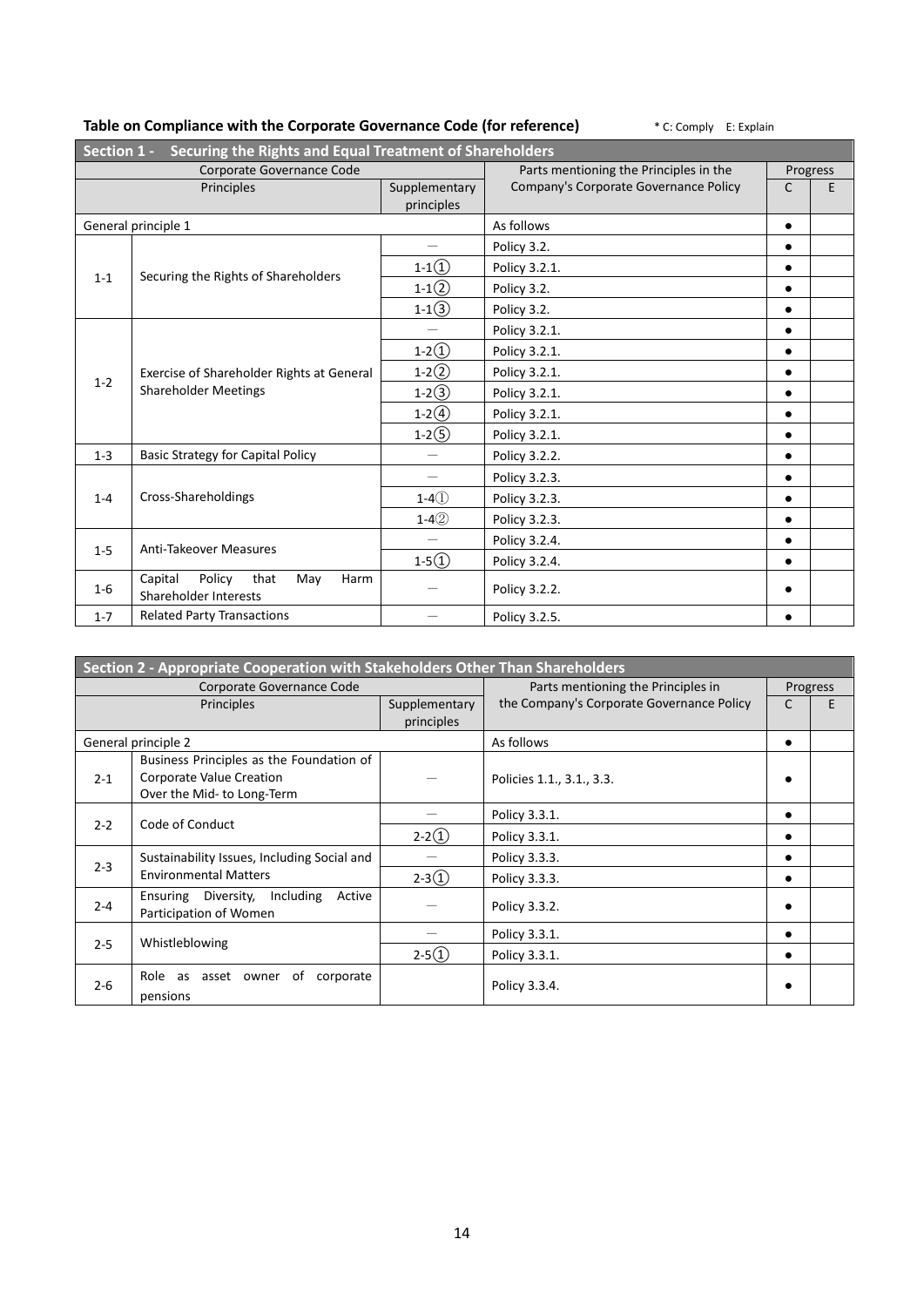| Section 3 -<br><b>Ensuring Appropriate Information Disclosure and Transparency</b> |                          |                        |                                                                                |                       |          |  |
|------------------------------------------------------------------------------------|--------------------------|------------------------|--------------------------------------------------------------------------------|-----------------------|----------|--|
| Corporate Governance Code                                                          |                          |                        | Parts mentioning the Principles in the                                         |                       | Progress |  |
|                                                                                    | Principles               | Supplementary          | Company's Corporate Governance Policy                                          | C                     | F        |  |
|                                                                                    |                          | principles             |                                                                                |                       |          |  |
| General principle 3                                                                |                          | As follows             | ٠                                                                              |                       |          |  |
|                                                                                    |                          |                        | Policy 1.1., Appendix                                                          |                       |          |  |
|                                                                                    |                          | (i)                    | Policy 1.1.                                                                    | ٠                     |          |  |
|                                                                                    |                          | (ii)                   | Policy 1.1.                                                                    |                       |          |  |
| $3-1$                                                                              |                          | (iii)                  | Policy 2.6.3.                                                                  |                       |          |  |
|                                                                                    |                          | <b>Full Disclosure</b> | (iv)                                                                           | Policy 2.6.1.         | ٠        |  |
|                                                                                    |                          | (v)                    | Disclosure through convocation notices for<br>general meetings of shareholders | $\bullet$             |          |  |
|                                                                                    |                          | $3-1(1)$               | Mentioned in this policy                                                       | $\bullet$             |          |  |
|                                                                                    |                          | $3-1(2)$               | Policy 4.1., Disclosure Policy                                                 |                       |          |  |
| $3 - 2$                                                                            |                          |                        |                                                                                | Policies 2.3.2., 2.7. |          |  |
|                                                                                    | <b>External Auditors</b> | $3-2(1)$               | Policy 2.3.2.                                                                  | ٠                     |          |  |
|                                                                                    |                          | $3-2(2)$               | Policies 2.3.2., 2.7.                                                          |                       |          |  |

| <b>Section 4 - Responsibilities of the Board</b> |                                                                                      |                             |                                        |           |          |  |
|--------------------------------------------------|--------------------------------------------------------------------------------------|-----------------------------|----------------------------------------|-----------|----------|--|
| Corporate Governance Code                        |                                                                                      |                             | Parts mentioning the Principles in the |           | Progress |  |
|                                                  | Principles                                                                           | Supplementary<br>principles | Company's Corporate Governance Policy  | C         | E        |  |
|                                                  | General principle 4                                                                  |                             | As follows                             | $\bullet$ |          |  |
|                                                  |                                                                                      | $\overline{\phantom{0}}$    | Policies 2.1., 2.2.1.                  | $\bullet$ |          |  |
| $4 - 1$                                          | Roles and Responsibilities of the Board                                              | $4-1(1)$                    | Policies 2.1., 2.2.1.                  | $\bullet$ |          |  |
|                                                  | (1)                                                                                  | $4-1(2)$                    | Policies 2.2.1., 4.2.                  | $\bullet$ |          |  |
|                                                  |                                                                                      | $4-1(3)$                    | Policy 2.4.                            | $\bullet$ |          |  |
| $4 - 2$                                          | Roles and Responsibilities of the Board                                              |                             | Policy 2.6.3.                          | $\bullet$ |          |  |
|                                                  | (2)                                                                                  | $4-1(1)$                    | Policy 2.6.3.                          | $\bullet$ |          |  |
|                                                  |                                                                                      |                             | Policies 2.5., 2.6.1.                  | $\bullet$ |          |  |
|                                                  |                                                                                      | $4 - 3(1)$                  | Policy 2.6.1.                          | $\bullet$ |          |  |
| $4 - 3$                                          | Roles and Responsibilities of the Board<br>(3)                                       | $4 - 3(2)$                  | Policy 2.6.1.                          | $\bullet$ |          |  |
|                                                  |                                                                                      | $4 - 3(3)$                  | Policy 2.6.1.                          | $\bullet$ |          |  |
|                                                  |                                                                                      | $4 - 3(4)$                  | Policy 2.5.                            | $\bullet$ |          |  |
|                                                  | Roles and Responsibilities of Audit and                                              |                             | Policy 2.3.1.                          | $\bullet$ |          |  |
| $4 - 4$                                          | Supervisory Board member and the<br>audit and supervisory Board                      | $4-4()$                     | Policy 2.3.1.                          | $\bullet$ |          |  |
| $4 - 5$                                          | Fiduciary Responsibilities of Directors<br>and Audit and Supervisory Board<br>member |                             | Policies 2.2.1., 2.3.1.                |           |          |  |
| $4-6$                                            | Business Execution and Oversight of the<br>Management                                |                             | Policies 2.2.2., 2.6.2.                | $\bullet$ |          |  |
| $4 - 7$                                          | Responsibilities<br>and<br>of<br>Roles<br><b>Independent Directors</b>               |                             | Policy 2.6.2.                          | $\bullet$ |          |  |
| $4 - 8$                                          |                                                                                      |                             | Policy 2.6.2.                          | $\bullet$ |          |  |
|                                                  | Effective Use of Independent Directors                                               | $4 - 8(1)$                  | Policy 2.6.2.                          | $\bullet$ |          |  |
|                                                  |                                                                                      | $4 - 8(2)$                  | Policy 2.6.2.                          | $\bullet$ |          |  |
| $4 - 9$                                          | Independence<br>Standards<br>and                                                     |                             | Policy 2.6.2., Criteria regarding the  |           |          |  |
|                                                  | Qualification for Independent Directors                                              |                             | independence of Outside Officers       | $\bullet$ |          |  |
|                                                  | Use of Optional Approach                                                             |                             | Policies 2.2.2., 2.4.                  | $\bullet$ |          |  |
| $4 - 10$                                         |                                                                                      | $4 - 10(1)$                 | Policies 2.2.2., 2.4.                  | $\bullet$ |          |  |